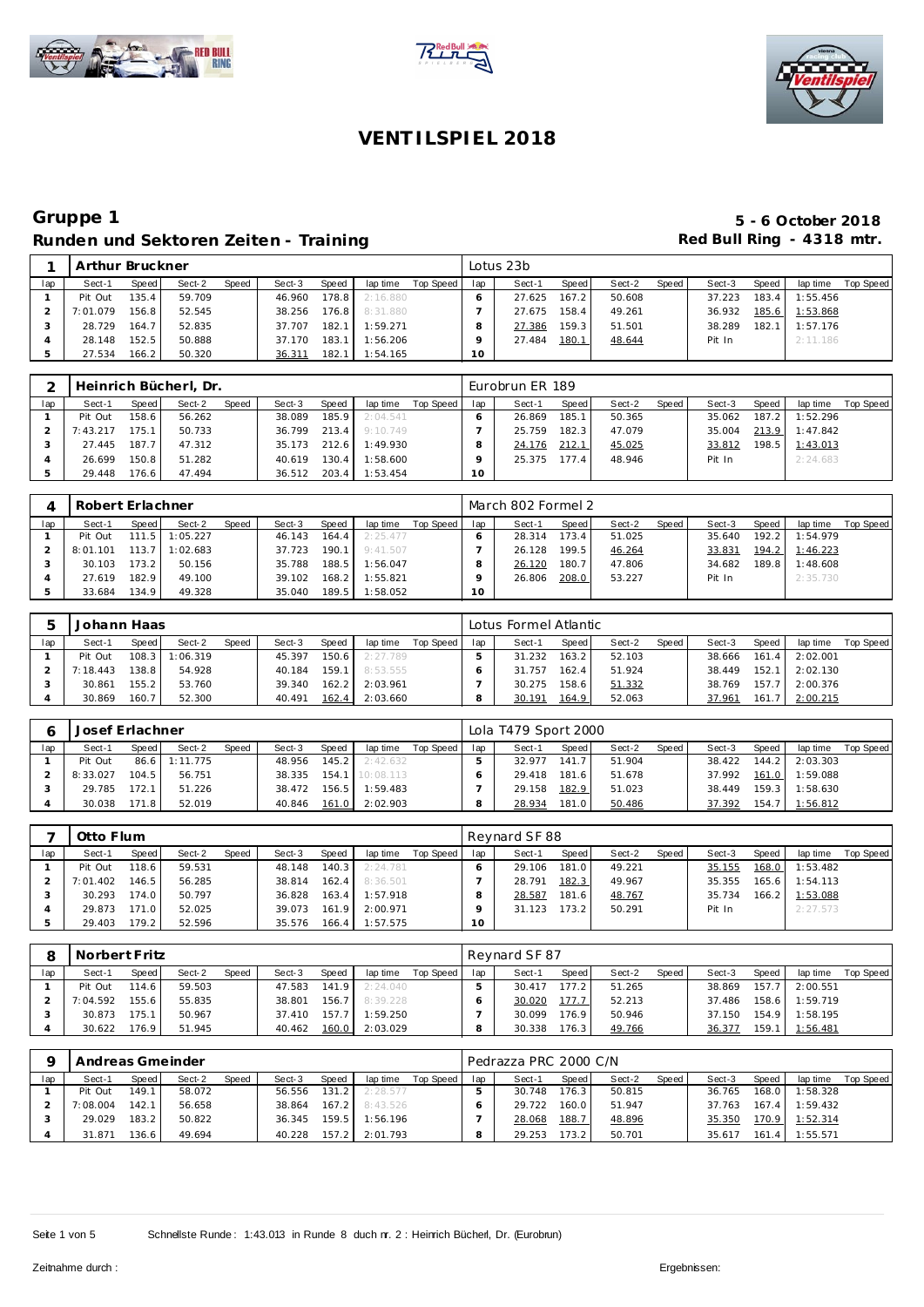





## **Gruppe 1 5 - 6 October 2018** Runden und Sektoren Zeiten - Training **Runden und Sektoren Zeiten - Training Red Bull Ring - 4318 mtr.**

| 10  |          | `homas Grimm |                |       |        |       |                    |           |     | Abarth SE 025 |       |                |       |        |       |                |           |
|-----|----------|--------------|----------------|-------|--------|-------|--------------------|-----------|-----|---------------|-------|----------------|-------|--------|-------|----------------|-----------|
| lap | Sect-1   | Speed        | Sect-2         | Speed | Sect-3 | Speed | lap time           | Top Speed | lap | Sect-1        | Speed | Sect-2         | Speed | Sect-3 | Speed | lap time       | Top Speed |
|     | Pit Out  |              | 103.3 1:06.814 |       | 49.462 | 149.8 | 2:32.961           |           |     | 33.703        |       | 147.5 1:00.701 |       | 44.146 |       | 151.5 2:18.550 |           |
|     | 7:26.206 | 133.2        | 59.970         |       | 43.297 |       | $148.4$ $9:09.473$ |           |     | 32.866        | 147.3 | 58.483         |       | Pit In |       | 2:42.960       |           |
|     |          |              |                |       | 59.750 |       | 149.6 8:55.445     |           |     |               |       |                |       |        |       |                |           |

| 11  | Hubert Gruber |       |                  |       |        |       |          |             |     | Ouest FF86 |                    |          |       |        |       |          |           |
|-----|---------------|-------|------------------|-------|--------|-------|----------|-------------|-----|------------|--------------------|----------|-------|--------|-------|----------|-----------|
| lap | Sect-1        | Speed | Sect-2           | Speed | Sect-3 | Speed | lap time | Top Speed I | lap | Sect-1     | Speed              | Sect-2   | Speed | Sect-3 | Speed | lap time | Top Speed |
|     | Pit Out       | 100.8 | 1:02.737 18000.0 |       | 49.921 | 135.8 | 2:36.362 |             |     | 37.220     | 140.4 <sub>1</sub> | 54.286   |       | 40.305 | 159.1 | 2:11.811 |           |
|     | 8:07.672      | 118.0 | 1:03.002 3600.0  |       | 42.412 | 155.4 | 9:53.086 |             |     | 31.411     | 150.8              | 55.054   |       | 48.483 | 153.0 | 2:14.948 |           |
|     | 33.398        | 125.0 | 56.029           |       | 39.170 | 153.8 | 2:08.597 |             |     | 34.411     | 152.7              | 1:14.629 |       | 39.981 | 157.2 | 2:29.021 |           |
|     | 34.155        | 146.5 | 53.648 10800.0   |       | 47.617 | 115.5 | 2:15.420 |             |     | 31.450     | 162.2              | 52.318   |       | Pit In |       | 2:31.246 |           |

| 12  | <sup>-</sup> homas Hrach |       |                  |              |        |        |          |             |     | Lotus FF 61 |       |                |       |        |       |          |           |
|-----|--------------------------|-------|------------------|--------------|--------|--------|----------|-------------|-----|-------------|-------|----------------|-------|--------|-------|----------|-----------|
| lap | Sect-1                   | Speed | Sect-2           | <b>Speed</b> | Sect-3 | Speed  | lap time | Top Speed I | lap | Sect-1      | Speed | Sect-2         | Speed | Sect-3 | Speed | lap time | Top Speed |
|     | Pit Out                  |       | 98.9 1:12.173    |              | 50.514 | 125.6  | 2:45.666 |             |     | 38.260      |       | 131.3 1:04.221 |       | 46.875 | 135.7 | 2:29.356 |           |
|     | 7:55.855                 |       | $115.1$ 1:09.274 |              | 51.403 | 133.3  | 9:56.532 |             |     | 36.433      |       | 133.6 1:01.269 |       | Pit In |       | 2:32.380 |           |
|     | 38.169                   |       | 124.3 1:04.251   |              | 47.881 | 132.81 | 2:30.301 |             |     |             |       |                |       |        |       |          |           |

| 14  | Johannes Huber |                                                                             |          |  |        |  |  |  |  | KMW SP20 |       |        |       |        |       |          |           |
|-----|----------------|-----------------------------------------------------------------------------|----------|--|--------|--|--|--|--|----------|-------|--------|-------|--------|-------|----------|-----------|
| lap | Sect-          | <b>Speed</b><br>Speed<br>Top Speed<br>Sect-2<br>Sect-3<br>Speed<br>lap time |          |  |        |  |  |  |  | Sect-    | Speed | Sect-2 | Speed | Sect-3 | Speed | lap time | Top Speed |
|     | Pit Out        | 129.1                                                                       | 1:30.103 |  | Pit In |  |  |  |  |          |       |        |       |        |       |          |           |

| 15  | Bruno Huber |        |          |       |        |        |          |           |     | Argo JM 1 F3 |       |        |       |        |        |          |           |
|-----|-------------|--------|----------|-------|--------|--------|----------|-----------|-----|--------------|-------|--------|-------|--------|--------|----------|-----------|
| lap | Sect-1      | Speed  | Sect-2   | Speed | Sect-3 | Speed  | lap time | Top Speed | lap | Sect-1       | Speed | Sect-2 | Speed | Sect-3 | Speed  | lap time | Top Speed |
|     | Pit Out     | 123.6  | 1:00.561 |       | 43.752 | 166.4  | 2:17.681 |           |     | 28.114       | 190.0 | 47.266 |       | 34.263 | 177.61 | 1:49.643 |           |
|     | 8:09.155    | 138.61 | 54.148   |       | 39.954 | 173.6  | 9:43.257 |           |     | 26.958       | 196.2 | 46.969 |       | 33.527 | 177.9  | 1:47.454 |           |
|     | 27.807      | 172.3  | 49.234   |       | 35.543 | 176.8  | 1:52.584 |           |     | 112<br>27 i  | 193.1 | 48.566 |       | 37.605 | 171.2  | 1:53.283 |           |
|     | 28.985      | 195.2  | 48.552   |       | 38.189 | 175.01 | 1:55.726 |           |     | 27.313       | 195.5 | 46.990 |       | Pit In |        | 2:06.303 |           |
|     | 28.178      | 196.9  | 47.949   |       | 35.011 | 174.8  | 1:51.138 |           | 10  |              |       |        |       |        |        |          |           |

| 16  |          |       | Peter Friesenegger |              |        |       |                  |           |     | Alfa Formula ADM |       |          |       |        |         |          |           |
|-----|----------|-------|--------------------|--------------|--------|-------|------------------|-----------|-----|------------------|-------|----------|-------|--------|---------|----------|-----------|
| lap | Sect-1   | Speed | Sect-2             | <b>Speed</b> | Sect-3 | Speed | lap time         | Top Speed | lap | Sect-1           | Speed | Sect-2   | Speed | Sect-3 | Speed   | lap time | Top Speed |
|     | Pit Out  |       | 104.3 1:00.367     |              | 43.843 |       | $154.1$ 2:19.226 |           |     | 29.616           | 153.2 | 53.701   |       | 37.088 | 166.4   | 2:00.405 |           |
|     | 7:36.200 | 135.1 | 56.430             |              | 39.941 | 142.3 | 9:12.571         |           |     | 28.888           | 176.9 | 1:15.577 |       | 35.810 | 169.0   | 2:20.275 |           |
|     | 32.711   | 155.4 | 54.764             |              | 37.794 | 166.4 | 2:05.269         |           |     | 29.256           | 167.0 | 51.347   |       | 35.969 | 170.3   | 1:56.572 |           |
|     | 30.167   | 169.9 | 51.595             |              | 38.793 | 164.9 | 2:00.555         |           |     | 28.536           | 161.9 | 50.831   |       | 37.621 | 172.0 l | 1:56.988 |           |

| $\overline{1}$ | Andreas Huschka |       |                |              |        |         |          |           |     | Sbarro Spyder |       |        |       |        |       |                |           |
|----------------|-----------------|-------|----------------|--------------|--------|---------|----------|-----------|-----|---------------|-------|--------|-------|--------|-------|----------------|-----------|
| lap            | Sect-1          | Speed | Sect-2         | <b>Speed</b> | Sect-3 | Speed   | lap time | Top Speed | lap | Sect-1        | Speed | Sect-2 | Speed | Sect-3 | Speed | lap time       | Top Speed |
|                | Pit Out         |       | 124.6 1:00.587 |              | 41.582 | 183.4   | 2:15.424 |           |     | 27.378        | 191.0 | 47.548 |       | 35.412 |       | 184.9 1:50.338 |           |
|                | 8:03.643        | 126.5 | 53.588         |              | 39.887 | 181.8 L | 9:37.118 |           |     | 28.222        | 181.3 | 47.581 |       | 34.310 |       | 184.3 1:50.113 |           |
|                | 27.464          | 183.5 | 48.599         |              | 34.733 | 184.3   | 1:50.796 |           |     |               |       |        |       |        |       |                |           |

| 18  | Markus Klinger |       |                  |       |        |         |           |           |     | Swift FF FB4 |       |        |       |        |       |                |           |
|-----|----------------|-------|------------------|-------|--------|---------|-----------|-----------|-----|--------------|-------|--------|-------|--------|-------|----------------|-----------|
| lap | Sect-1         | Speed | Sect-2           | Speed | Sect-3 | Speed   | lap time  | Top Speed | lap | Sect-1       | Speed | Sect-2 | Speed | Sect-3 | Speed | lap time       | Top Speed |
|     | Pit Out        |       | 84.1 1:11.418    |       | 49.449 | $140.8$ | 2:43.691  |           |     | 30.487       | 160.3 | 51.911 |       | 38.379 | 159.3 | 2:00.777       |           |
|     | 8:32.797       |       | $111.7$ 1:00.973 |       | 42.194 | 155.2   | 10:15.964 |           |     | 34.488       | 130.7 | 52.419 |       | 41.057 |       | 151.3 2:07.964 |           |
|     | 31.361         | 160.7 | 53.377           |       | 40.335 | 154.7   | 2:05.073  |           |     | 34.596       | 157.0 | 52.436 |       | 37.712 |       | 156.7 2:04.744 |           |
|     | 30.682         | 166.7 | 53.765           |       | 39.496 | 157.2   | 2:03.943  |           |     | 29.884       | 177.2 | 58.469 |       | 37.706 | 158.4 | 2:06.059       |           |

| 19  | Siegfried Koch |       |          |       |        |       |          |           |     | Mygale SJ95 Zetec Formel Ford |       |        |        |        |       |          |           |
|-----|----------------|-------|----------|-------|--------|-------|----------|-----------|-----|-------------------------------|-------|--------|--------|--------|-------|----------|-----------|
| lap | Sect-1         | Speed | Sect-2   | Speed | Sect-3 | Speed | lap time | Top Speed | lap | Sect-1                        | Speed | Sect-2 | Speed. | Sect-3 | Speed | lap time | Top Speed |
|     | Pit Out        | 118.4 | 1:00.270 |       | 45.601 | 143.6 | 2:20.215 |           |     | 33.843                        | 150.0 | 53.942 |        | 38.785 | 147.7 | 2:06.570 |           |
|     | 8:02.547       | 140.2 | 58.107   |       | 44.598 | 146.5 | 9:45.252 |           |     | 30.980                        | 166.2 | 53.611 |        | 38.076 | 153.0 | 2:02.667 |           |
|     | 32.345         | 163.2 | 53.487   |       | 39.308 | 153.2 | 2:05.140 |           |     | 31.010                        | 168.5 | 51.057 |        | 37.539 | 152.5 | 1:59.606 |           |
|     | 32.312         | 153.8 | 54.471   |       | 41.754 | 152.1 | 2:08.537 |           |     | 30.701                        | 170.1 | 50.881 |        | 36.827 | 156.3 | 1:58.409 |           |

| 20  | Alexander Korab |       |        |       |        |       |                |           |     | Lotus 51 FF |       |        |       |        |       |                |           |
|-----|-----------------|-------|--------|-------|--------|-------|----------------|-----------|-----|-------------|-------|--------|-------|--------|-------|----------------|-----------|
| lap | Sect-1          | Speed | Sect-2 | Speed | Sect-3 | Speed | lap time       | Top Speed | lap | Sect-1      | Speed | Sect-2 | Speed | Sect-3 | Speed | lap time       | Top Speed |
|     | Pit Out         | 114.9 | 59.315 |       | 43.558 | 145.9 | 2:24.841       |           |     | 34.061      | 154.3 | 54.157 |       | 40.761 |       | 151.9 2:08.979 |           |
|     | 33.348          | 150.4 | 55.114 |       | 41.141 |       | 149.8 2:09.603 |           |     | 31.531      | 155.6 | 54.649 |       | 42.748 |       | 150.8 2:08.928 |           |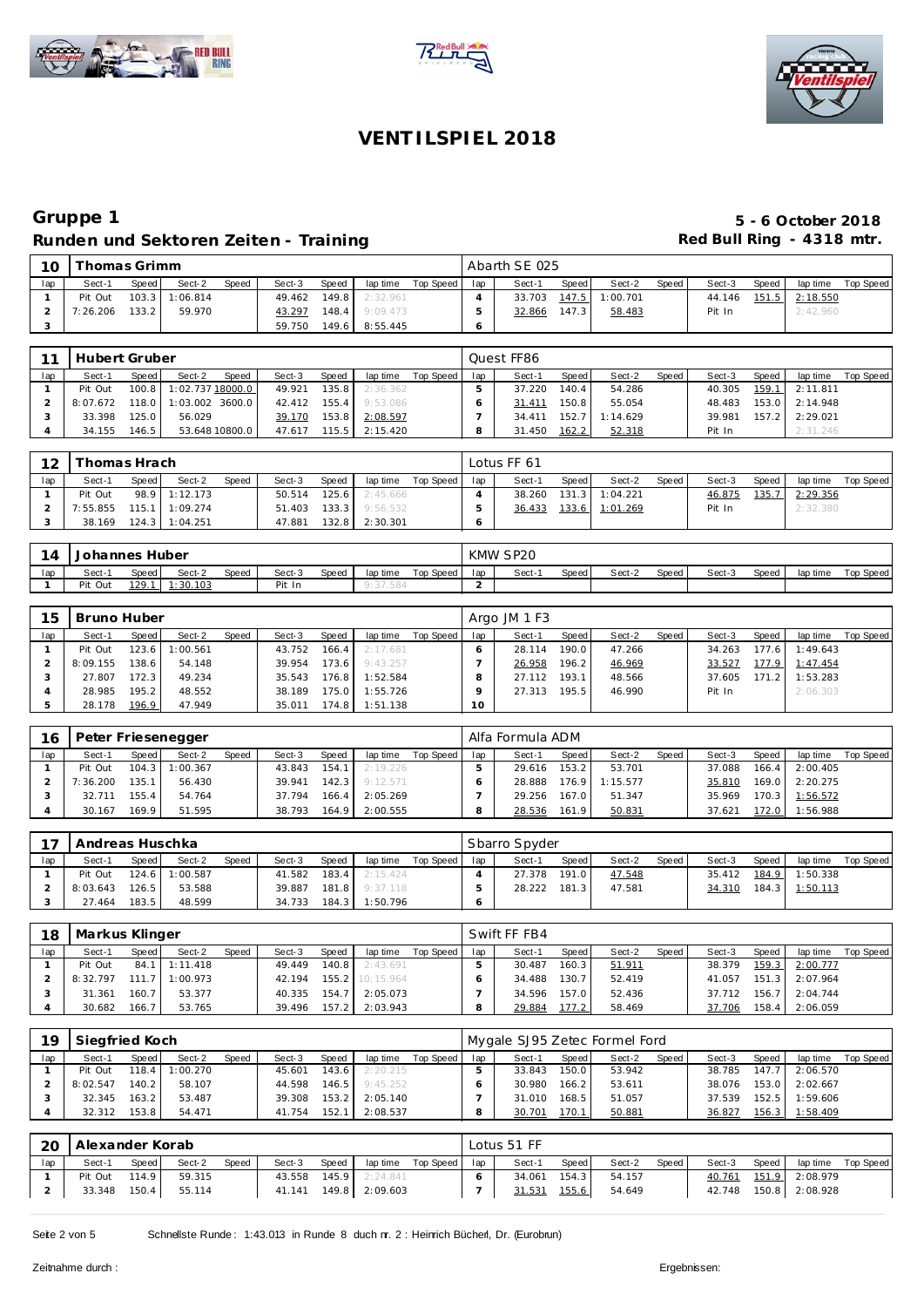





# **Gruppe 1 5 - 6 October 2018**

## Runden und Sektoren Zeiten - Training **Runden und Sektoren Zeiten - Training Red Bull Ring - 4318 mtr.**

| 6:22.619 | 153.0 | 58.004 |        | 45.234 149.2 8:05.857   | 32.338 | 154.5 | 53.475 | 41.224 | 148.8 2:07.037 |
|----------|-------|--------|--------|-------------------------|--------|-------|--------|--------|----------------|
| 32.384   | 153.4 | 53.662 |        | 40.976  150.2  2:07.022 | 32.189 | 153.8 | 53.734 | 41.514 | 148.8 2:07.437 |
| 33.089   | 153.4 | 54.025 | 42.583 | 149.0 2:09.697          |        |       |        |        |                |

| 21  | Johann Kowar |                    |               |       |        |       |                |           |     | Ralt RT1 Formel 3 |         |                 |        |       |          |           |
|-----|--------------|--------------------|---------------|-------|--------|-------|----------------|-----------|-----|-------------------|---------|-----------------|--------|-------|----------|-----------|
| lap | Sect-1       | Speed              | Sect-2        | Speed | Sect-3 | Speed | lap time       | Top Speed | lap | Sect-1            | Speed   | Sect-2<br>Speed | Sect-3 | Speed | lap time | Top Speed |
|     | Pit Out      | 137.7              | 58.919 3375.0 |       | 43.858 | 163.9 | 2:22.715       |           |     | 28.942            | 160.0   | 51.298 4909.1   | 36.458 | 174.8 | 1:56.698 |           |
|     | 29.647       | 172.6 <sub>1</sub> | 51.770        |       | 38.765 | 172.2 | 2:00.182       |           |     | 27.940            | 184.1   | 50.021          | 36.471 | 162.7 | 1:54.432 |           |
|     | 6:29.246     | 131.3              | 56.060 4153.8 |       | 39.218 |       | 173.6 8:04.524 |           |     | 28.443            | 171.5 I | 49.618 5400.0   | 35.412 | 176.2 | 1:53.473 |           |
|     | 28.346       | 185.7              | 50.747        |       | 37.091 | 173.4 | 1:56.184       |           |     | 27.602            | 194.8   | 48.802          | 35.839 | 175.9 | 1:52.243 |           |
|     | 28.606       | 186.0              | 51.170        |       | 39.285 | 175.3 | 1:59.061       |           | 10  | 27.660            | 189.0   | 48.554          | Pit In |       | 2:22.222 |           |

| 22  | Raphael Kowar |       |        |       |        |       |           |           |     | Van Diemen RF 87 |       |        |       |        |       |          |           |
|-----|---------------|-------|--------|-------|--------|-------|-----------|-----------|-----|------------------|-------|--------|-------|--------|-------|----------|-----------|
| lap | Sect-1        | Speed | Sect-2 | Speed | Sect-3 | Speed | lap time  | Top Speed | lap | Sect-1           | Speed | Sect-2 | Speed | Sect-3 | Speed | lap time | Top Speed |
|     | Pit Out       | 131.3 | 58.085 |       | 42.941 | 155.6 | 2:22.767  |           |     | 31.243           | 179.2 | 51.790 |       | 34.697 | 159.8 | 1:57.730 |           |
|     | 8:30.260      | 155.6 | 57.293 |       | 37.154 | 158.6 | 10:04.707 |           |     | 28.962           | 184.8 | 48.936 |       | 34.782 | 161.4 | 1:52.680 |           |
|     | 31.105        | 151.2 | 51.571 |       | 36.676 | 161.0 | 1:59.352  |           |     | 28.514           | 186.4 | 48.915 |       | 34.049 | 163.6 | 1:51.478 |           |
|     | 31.031        | 72.6  | 50.700 |       | 39.732 | 164.1 | 2:01.463  |           |     | 28.618           | 177.2 | 50.852 |       | Pit In |       | 2:29.408 |           |
|     | 31.460        | 170.4 | 51.719 |       | 38.356 | 162.2 | 2:01.535  |           | 10  |                  |       |        |       |        |       |          |           |

| 23  | Gregor Kröner |         |          |       |        |         |          |           |     | Abarth SE 033 |                    |        |       |        |       |          |           |
|-----|---------------|---------|----------|-------|--------|---------|----------|-----------|-----|---------------|--------------------|--------|-------|--------|-------|----------|-----------|
| lap | Sect-1        | Speed   | Sect-2   | Speed | Sect-3 | Speed   | lap time | Top Speed | lap | Sect-1        | Speed              | Sect-2 | Speed | Sect-3 | Speed | lap time | Top Speed |
|     | Pit Out       | 111.5   | 1:06.803 |       | 46.335 | $150.4$ | 2:28.398 |           |     | 32.005        | 167.0              | 51.336 |       | 37.598 | 161.9 | 2:00.939 |           |
|     | 7:19.313      | $124.9$ | 1:09.566 |       | 41.905 | 154.1   | 9:10.784 |           |     | 29.121        | 174.3 <sub>1</sub> | 50.914 |       | 37.514 | 158.8 | 1:57.549 |           |
|     | 29.665        | 169.61  | 52.273   |       | 38.182 | 160.7   | 2:00.120 |           |     | 30.023        | 167.5              | 51.034 |       | 37.208 | 162.9 | 1:58.265 |           |
|     | 30.245        | 69.6    | 50.897   |       | 39.168 | 160.2   | 2:00.310 |           |     | 29.403        | 165.9              | 50.372 |       | 38.012 | 161.  | 1:57.787 |           |

| 24  | Martin Friedl |       |          |              |        |                    |          |           |     | Van Diemen RF86 |       |        |       |        |       |          |           |
|-----|---------------|-------|----------|--------------|--------|--------------------|----------|-----------|-----|-----------------|-------|--------|-------|--------|-------|----------|-----------|
| lap | Sect-1        | Speed | Sect-2   | <b>Speed</b> | Sect-3 | Speed              | lap time | Top Speed | lap | Sect-1          | Speed | Sect-2 | Speed | Sect-3 | Speed | lap time | Top Speed |
|     | Pit Out       | 134.9 | 1:01.777 |              | 44.167 | 161.2              | 2:20.211 |           |     | 28.055          | 186.0 | 48.024 |       | 34.907 | 165.9 | 1:50.986 |           |
|     | 29.559        | 167.2 | 52.220   |              | 35.924 | 167.7              | 1:57.703 |           |     | 28.361          | 182.3 | 48.233 |       | 33.834 | 167.4 | 1:50.428 |           |
|     | 6:25.742      | 168.8 | 49.719   |              | 35.223 | 165.4 <sub>1</sub> | 7:50.684 |           |     | 28.046          | 185.7 | 47.162 |       | 36.307 | 163.9 | 1:51.515 |           |
|     | 29.826        | 175.1 | 48.767   |              | 34.271 | 165.4 <sub>1</sub> | 1:52.864 |           |     | 28.182          | 187.7 | 47.064 |       | 33.462 | 72.8  | 1:48.708 |           |
|     | 28.511        | 184.8 | 48.254   |              | 34.112 | 169.5 <sub>1</sub> | 1:50.877 |           |     | 27.602          | 185.1 | 47.461 |       | 35.059 | 162.7 | 1:50.122 |           |

| 25  | Gerd Letzbor |       |                |       |        |       |          |           |     | Daren MK3 |       |        |       |        |       |          |           |
|-----|--------------|-------|----------------|-------|--------|-------|----------|-----------|-----|-----------|-------|--------|-------|--------|-------|----------|-----------|
| lap | Sect-1       | Speed | Sect-2         | Speed | Sect-3 | Speed | lap time | Top Speed | lap | Sect-1    | Speed | Sect-2 | Speed | Sect-3 | Speed | lap time | Top Speed |
|     | Pit Out      |       | 233.3 1:07.512 |       | 45.520 | 151.5 | 2:32.449 |           |     | 26.683    | 182.6 | 49.851 |       | 34.933 | 192.2 | 1:51.467 |           |
|     | 7:10.194     | 124.7 | 57.961         |       | 39.160 | 188.5 | 8:47.315 |           |     | 26.792    | 203.7 | 46.948 |       | 33.491 | 193.9 | 1:47.231 |           |
|     | 27.716       | 167.2 | 49.628         |       | 35.320 | 189.8 | 1:52.664 |           |     | 25.691    | 204.0 | 48.433 |       | 39.829 | 173.9 | 1:53.953 |           |
|     | 29.026       | 146.1 | 48.104         |       | 37.727 | 187.2 | 1:54.857 |           |     | 28.201    | 179.2 | 49.744 |       | Pit In |       | 2:16.576 |           |
|     | 30.515       | 194.5 | 47.760         |       | 34.774 | 192.9 | 1:53.049 |           | 10  |           |       |        |       |        |       |          |           |

| 26  |          | Georg Panzenböck<br>Sect-2<br>Speed<br>Speed<br>Speed<br>Sect-3<br>lap time<br>Sect-1<br>137.2<br>85.8<br>1:11.792<br>2:43.183<br>49.247<br>164.9 10:06.064<br>56.555<br>111.5<br>38.066 |        |  |        |       |          |           |     | Robinson RS281 |       |        |       |        |       |          |           |
|-----|----------|------------------------------------------------------------------------------------------------------------------------------------------------------------------------------------------|--------|--|--------|-------|----------|-----------|-----|----------------|-------|--------|-------|--------|-------|----------|-----------|
| lap |          |                                                                                                                                                                                          |        |  |        |       |          | Top Speed | lap | Sect-1         | Speed | Sect-2 | Speed | Sect-3 | Speed | lap time | Top Speed |
|     | Pit Out  |                                                                                                                                                                                          |        |  |        |       |          |           |     | 34.499         | 156.3 | 50.495 |       | 35.837 | 170.6 | 2:00.831 |           |
|     | 8:31.443 |                                                                                                                                                                                          |        |  |        |       |          |           |     | 28.418         | 166.7 | 52.262 |       | 36.158 | 170.1 | 1:56.838 |           |
|     | 28.971   | 164.9                                                                                                                                                                                    | 50.438 |  | 36.714 | 169.5 | 1:56.123 |           |     | 28.417         | 171.0 | 49.038 |       | 35.695 | 169.3 | 1:53.150 |           |
|     | 28.844   | 168.8                                                                                                                                                                                    | 49.634 |  | 45.644 | 115.5 | 2:04.122 |           |     | 28.256         | 169.9 | 48.360 |       | 35.767 | 169.3 | 1:52.383 |           |

|     | Michael Pauscher<br>Sect-2<br>Speed<br>Speed<br>Sect-3<br>Sect-1<br>Speed<br>lap time<br>141.7<br>105.7<br>1:08.237<br>2:25.608<br>Pit Out<br>43.318<br>137.2<br>7:13.900<br>55.229<br>$145.0$ $\blacksquare$<br>8:49.528<br>40.399 |       |        |  |        |       |          |           |     | Formel Ford PRS 1600 |                    |        |       |        |       |          |           |
|-----|-------------------------------------------------------------------------------------------------------------------------------------------------------------------------------------------------------------------------------------|-------|--------|--|--------|-------|----------|-----------|-----|----------------------|--------------------|--------|-------|--------|-------|----------|-----------|
| lap |                                                                                                                                                                                                                                     |       |        |  |        |       |          | Top Speed | lap | Sect-1               | Speed              | Sect-2 | Speed | Sect-3 | Speed | lap time | Top Speed |
|     |                                                                                                                                                                                                                                     |       |        |  |        |       |          |           |     | 33.012               | 156.8 <sub>1</sub> | 53.550 |       | 39.559 | 147.5 | 2:06.121 |           |
|     |                                                                                                                                                                                                                                     |       |        |  |        |       |          |           |     | 31.981               | 154.7              | 56.375 |       | 38.886 | 145.9 | 2:07.242 |           |
|     | 32.313                                                                                                                                                                                                                              | 156.5 | 56.653 |  | 41.255 | 141.5 | 2:10.221 |           |     |                      | 157.0              | 52.956 |       | 40.393 | 146.1 | 2:05.060 |           |
|     | 34.322                                                                                                                                                                                                                              | 158.6 | 53.178 |  | 42.216 | 146.3 | 2:09.716 |           |     | 31.734               | 156.               | 51.971 |       | 38.194 | 147.5 | 2:01.899 |           |

| -28 | Roman Pöllinger |       |        |       |        |       |          |           |     | Reynard F387 |       |        |       |        |       |                |           |
|-----|-----------------|-------|--------|-------|--------|-------|----------|-----------|-----|--------------|-------|--------|-------|--------|-------|----------------|-----------|
| lap | Sect-1          | Speed | Sect-2 | Speed | Sect-3 | Speed | lap time | Top Speed | lap | Sect-1       | Speed | Sect-2 | Speed | Sect-3 | Speed | lap time       | Top Speed |
|     | Pit Out         | 133.6 | 56.294 |       | 40.621 | 166.7 | 2:09.067 |           |     | 26.339       | 161.0 | 48.192 |       | 32.831 |       | 191.8 1:47.362 |           |
|     | 8:26.733        | 123.0 | 56.706 |       | 36.037 | 186.9 | 9:59.476 |           |     | 26.597       | 176.3 | 46.607 |       | 32.458 | 190.8 | 1:45.662       |           |
|     | 29.611          | 155.6 | 50.155 |       | 34.712 | 191.2 | 1:54.478 |           |     | 25.761       | 174.0 | 45.929 |       | 31.974 | 190.1 | 1:43.664       |           |
|     | 29.257          | 155.4 | 54.133 |       | 40.213 | 153.8 | 2:03.603 |           |     | 25.538       | 182.9 | 47.705 |       | Pit In |       | 2:17.613       |           |
|     |                 |       |        |       |        |       |          |           |     |              |       |        |       |        |       |                |           |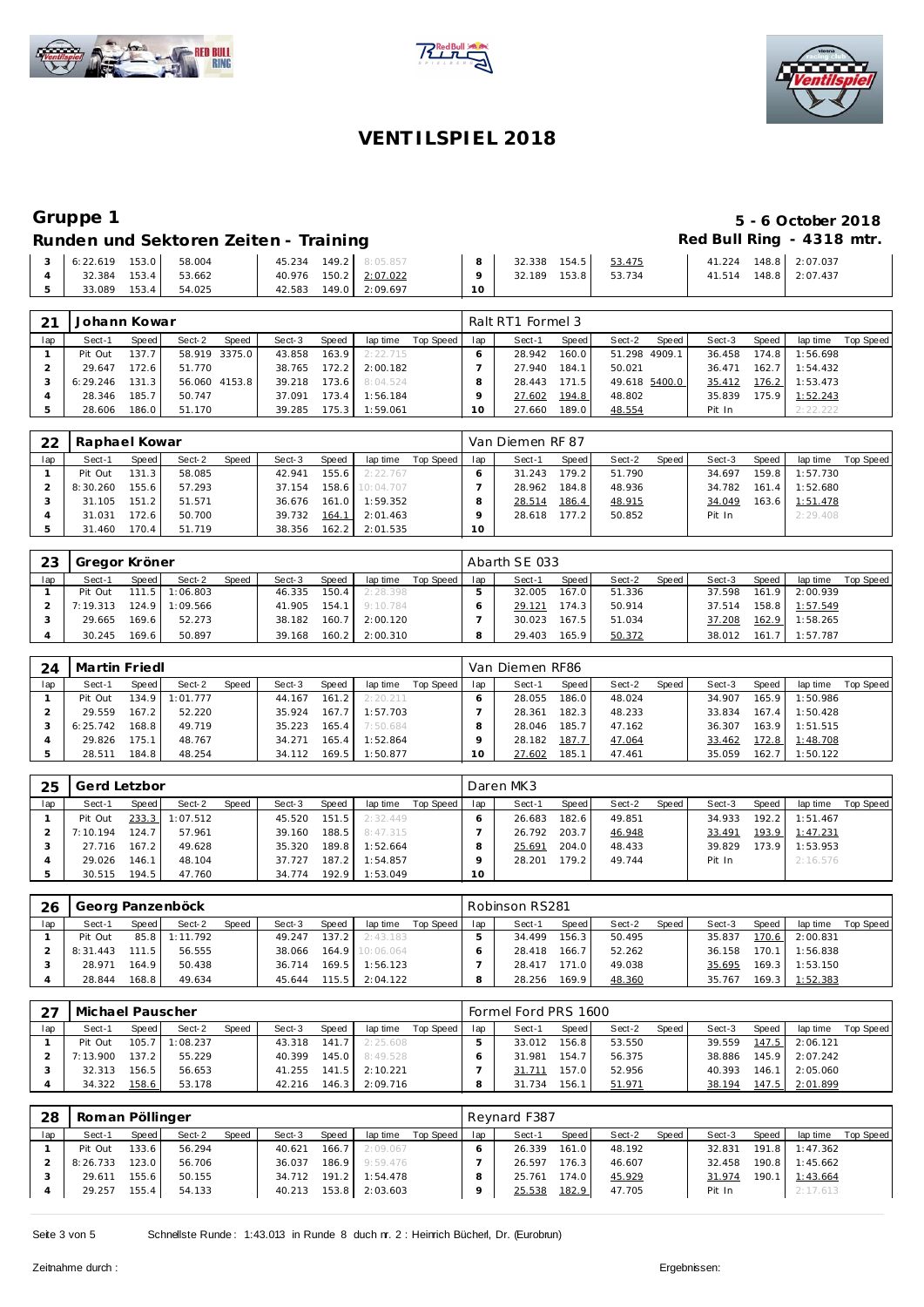





 $\overline{\phantom{a}}$ 

## **VENT ILSPIEL 2018**

# **Gruppe 1**<br> **B** - 6 October 2018<br> **Runden und Sektoren Zeiten - Training <b>1999**<br> **Example 2018**<br> **S** - 6 October 2018 **Runden und Sektoren Zeiten - Training**

 $\sim$  1

**The Common** 

33.076 159.3 49.715 32.371 193.2 1:55.162 **10**

| 29  | Rudi Raml |       |          |              |          |       |          |           |     | Kaimann Super Vau |       |        |       |        |       |          |           |
|-----|-----------|-------|----------|--------------|----------|-------|----------|-----------|-----|-------------------|-------|--------|-------|--------|-------|----------|-----------|
| lap | Sect-1    | Speed | Sect-2   | <b>Speed</b> | Sect-3   | Speed | lap time | Top Speed | lap | Sect-1            | Speed | Sect-2 | Speed | Sect-3 | Speed | lap time | Top Speed |
|     | Pit Out   | 126.4 | 1:01.121 |              | 38.202   | 151.9 | 2:14.377 |           |     | 30.053            | 180.4 | 51.075 |       | 37.745 | 158.4 | 1:58.873 |           |
|     | 7:28.120  | 169.3 | 52.080   |              | 36.253   | 159.3 | 8:56.453 |           |     | 29.452            | 179.2 | 50.389 |       | 36.291 | 161.9 | 1:56.132 |           |
|     | 31.958    | 177.2 | 59.979   |              | 38.306   | 161.7 | 2:10.243 |           |     | 29.625            | 178.9 | 49.960 |       | 35.637 | 162.2 | 1:55.222 |           |
|     | 30.114    | 179.5 | 50.425   |              | 1:14.210 | 158.6 | 2:34.749 |           |     | 28.964            | 178.9 | 49.974 |       | 35.601 | 163.4 | 1:54.539 |           |

| 30  |          | Gerd Reinprecht<br>Sect-2<br>Speed<br>Speed<br>Sect-3<br>Speed<br>125.5<br>1:00.762<br>164.6<br>43.417<br>52.410<br>163.4 l<br>170.1<br>34.348<br>172.0 |        |  |        |       |          |           |     | Martini MK9 Formel 3 |         |        |       |        |       |          |           |
|-----|----------|---------------------------------------------------------------------------------------------------------------------------------------------------------|--------|--|--------|-------|----------|-----------|-----|----------------------|---------|--------|-------|--------|-------|----------|-----------|
| lap | Sect-1   |                                                                                                                                                         |        |  |        |       | lap time | Top Speed | lap | Sect-1               | Speed ! | Sect-2 | Speed | Sect-3 | Speed | lap time | Top Speed |
|     | Pit Out  |                                                                                                                                                         |        |  |        |       | 2:20.622 |           |     | 28.031               | 183.8   | 47.166 |       | 33.978 | 174.2 | 1:49.175 |           |
|     | 28.923   |                                                                                                                                                         |        |  |        |       | 1:55.681 |           |     | 27.952               | 188.7   | 46.954 |       | 33.924 | 168.0 | 1:48.830 |           |
|     | 6:29.147 | 181.3                                                                                                                                                   | 49.534 |  | 34.908 |       | 7:53.589 |           |     | 27.540               | 183.5   | 47.533 |       | 34.803 | 171.2 | 1:49.876 |           |
|     | 27.645   | 188.3                                                                                                                                                   | 47.108 |  | 34.056 | 171.4 | 1:48.809 |           |     | 27.143               | 192.4   | 47.191 |       | 33.734 | 171.7 | 1:48.068 |           |
|     | 28.517   | 187.3                                                                                                                                                   | 47.629 |  | 33.749 | 171.7 | 1:49.895 |           | 0   | 27.335               | 190.0   | 47.972 |       | 33.165 | 72.2  | 1:48.472 |           |

| $\bigcap$ | Josef Rom |       |                  |       |        |       |          |           |     | <b>VW Formel V</b> |       |                |                    |        |       |          |           |
|-----------|-----------|-------|------------------|-------|--------|-------|----------|-----------|-----|--------------------|-------|----------------|--------------------|--------|-------|----------|-----------|
| lap       | Sect-1    | Speed | Sect-2           | Speed | Sect-3 | Speed | lap time | Top Speed | lap | Sect-1             | Speed | Sect-2         | Speed <sub>1</sub> | Sect-3 | Speed | lap time | Top Speed |
|           | Pit Out   | 105.0 | <u> 1:14.225</u> |       | 52.300 | 121.9 | 2:46.455 |           |     | 7:07.332           |       | 108.1 1:19.015 |                    | Pit In |       |          |           |

| 32  | Rainer Rosenberg |       |        |       |        |       |          |           |     | Van Diemen RF88 |       |        |       |        |       |          |                  |
|-----|------------------|-------|--------|-------|--------|-------|----------|-----------|-----|-----------------|-------|--------|-------|--------|-------|----------|------------------|
| lap | Sect-1           | Speed | Sect-2 | Speed | Sect-3 | Speed | lap time | Top Speed | lap | Sect-1          | Speed | Sect-2 | Speed | Sect-3 | Speed | lap time | <b>Top Speed</b> |
|     | Pit Out          | 127.4 | 57.587 |       | 42.632 | 160.5 | 2:19.230 |           |     | 31.429          | 174.3 | 51.805 |       | 38.694 | 157.7 | 2:01.928 |                  |
|     | 30.952           | 171.5 | 51.766 |       | 37.981 | 159.8 | 2:00.699 |           |     | 32.541          | 174.0 | 52.031 |       | 37.446 | 159.8 | 2:02.018 |                  |
|     | 6:38.848         | 166.7 | 54.340 |       | 37.359 | 161.7 | 8:10.547 |           |     | 29.615          | 179.2 | 50.428 |       | 36.520 | 160.2 | 1:56.563 |                  |
|     | 30.023           | 176.0 | 51.112 |       | 36.439 | 162.2 | 1:57.574 |           |     | 29.205          | 178.3 | 49.849 |       | 35.489 | 161.9 | 1:54.543 |                  |
|     | 31.147           | 175.4 | 51.016 |       | 39.545 | 161.7 | 2:01.708 |           | 10  | 29.086          | 172.3 | 55.055 |       | Pit In |       | 2:34.744 |                  |

| 33  | Ralf Sauer |         |          |       |        |       |          |           |     | FichtelSachs Gruppe C |       |        |       |        |       |          |           |
|-----|------------|---------|----------|-------|--------|-------|----------|-----------|-----|-----------------------|-------|--------|-------|--------|-------|----------|-----------|
| lap | Sect-1     | Speed I | Sect-2   | Speed | Sect-3 | Speed | lap time | Top Speed | lap | Sect-1                | Speed | Sect-2 | Speed | Sect-3 | Speed | lap time | Top Speed |
|     | Pit Out    | 117.6   | 1:10.233 |       | 49.748 | 184.3 | 2:36.930 |           |     | 29.102                | 195.2 | 46.666 |       | 33.724 | 184.3 | 1:49.492 |           |
|     | 7:02.235   | 144.9   | 51.020   |       | 37.158 | 187.5 | 8:30.413 |           |     | 26.694                | 185.4 | 48.396 |       | 33.569 | 194.6 | 1:48.659 |           |
|     | 27.168     | 173.7   | 49.034   |       | 36.251 | 190.5 | 1:52.453 |           |     | 29.383                | 188.7 | 45.907 |       | 33.233 | 193.2 | 1:48.523 |           |
|     | 29.847     | 179.2   | 47.512   |       | 34.897 | 191.8 | 1:52.256 |           |     | 25.353                | 198.4 | 45.248 |       | 33.169 | 193.5 | 1:43.770 |           |
|     | 29.306     | 178.0   | 47.634   |       | 33.939 | 193.2 | 1:50.879 |           | 10  |                       |       |        |       |        |       |          |           |

| 34  | Michael Scherfler |       |                |              |        |                    |          |           |     | Ralt RT35   |              |        |       |        |        |          |           |
|-----|-------------------|-------|----------------|--------------|--------|--------------------|----------|-----------|-----|-------------|--------------|--------|-------|--------|--------|----------|-----------|
| lap | Sect-1            | Speed | Sect-2         | <b>Speed</b> | Sect-3 | Speed              | lap time | Top Speed | lap | Sect-1      | <b>Speed</b> | Sect-2 | Speed | Sect-3 | Speed  | lap time | Top Speed |
|     | Pit Out           |       | 95.2 1:05.877  |              | 44.540 | 174.8 <sub>1</sub> | 2:27.747 |           |     | 29.142      | 147.1        | 55.988 |       | 40.827 | 178.2  | 2:05.957 |           |
|     | 7:14.431          |       | 109.8 1:01.989 |              | 43.439 | 174.5              | 8:59.859 |           |     | 28.939      | 158.4        | 54.290 |       | 40.007 | 177.31 | 2:03.236 |           |
|     | 31.701            | 145.1 | 57.554         |              | 44.163 | 73.9               | 2:13.418 |           |     | 28.714      | 142.8        | 56.883 |       | 39.731 | 180.9  | 2:05.328 |           |
|     | 36.285            | 18.6  | 59.882         |              | 42.354 | 75.6               | 2:18.521 |           |     | 28.1<br>110 | 163.4        | 51.018 |       | Pit In |        | 2:55.174 |           |

| -35 | Rainer Schrems |       |        |       |        |                    |          |           |     | Mako 378 F3 |       |        |       |        |       |          |           |
|-----|----------------|-------|--------|-------|--------|--------------------|----------|-----------|-----|-------------|-------|--------|-------|--------|-------|----------|-----------|
| lap | Sect-1         | Speed | Sect-2 | Speed | Sect-3 | Speed              | lap time | Top Speed | lap | Sect-1      | Speed | Sect-2 | Speed | Sect-3 | Speed | lap time | Top Speed |
|     | Pit Out        | 144.1 | 55.920 |       | 38.795 | 170.6 <sub>1</sub> | 9:53.233 |           |     | 29.933      | 180.  | 49.331 |       | 34.729 | 164.4 | 1:53.993 |           |
|     | 29.567         | 168.8 | 51.260 |       | 36.808 | 163.6              | 1:57.635 |           |     | 28.692      | 181.9 | 48.256 |       | 34.194 | 168.0 | 1:51.142 |           |
|     | 29.943         | 159.1 | 50.679 |       | 38.176 | 168.5              | 1:58.798 |           |     | 28.588      | 181.0 | 48.125 |       | 34.201 | 168.5 | 1:50.914 |           |
|     | 30.036         | 181.6 | 50.461 |       | 36.600 | 163.9              | 1:57.097 |           |     | 29.299      | 182.3 | 47.992 |       | Pit In |       | 2:19.065 |           |

| -36 | Günther Sturm |       |                       |       |        |       |          |           |     | Revnard SF85 |       |                  |       |        |       |          |           |
|-----|---------------|-------|-----------------------|-------|--------|-------|----------|-----------|-----|--------------|-------|------------------|-------|--------|-------|----------|-----------|
| lap | Sect-1        | Speed | Sect-2                | Speed | Sect-3 | Speed | lap time | Top Speed | lap | Sect-1       | Speed | Sect-2           | Speed | Sect-3 | Speed | lap time | Top Speed |
|     | Pit Out       |       | 122.2 1:10.848        |       | 57.622 | 130.1 | 2:45.713 |           |     | 37.146       | 128.9 | 1:08.053         |       | 50.527 | 145.4 | 2:35.726 |           |
|     | 7:30.789      |       | 120.0 1:11.687 7714.3 |       | 54.405 | 135.0 | 9:36.881 |           |     | 38.665       |       | $116.4$ 1:08.243 |       | 51.254 | 141.2 | 2:38.162 |           |
|     | 40.025        |       | $121.1$ 1:09.361      |       | 52.287 | 135.3 | 2:41.673 |           |     | 36.731       |       | 129.9 1:06.709   |       | Pit In |       | 2:53.253 |           |
|     | 39.396        |       | 124.0 1:07.372        |       | 52.096 | 138.3 | 2:38.864 |           |     |              |       |                  |       |        |       |          |           |

| 37  | Rudolf Svoboda |       |                |       |        |       |                  |           |     | BWA 327 Formel Ford |       |        |       |        |       |                |           |
|-----|----------------|-------|----------------|-------|--------|-------|------------------|-----------|-----|---------------------|-------|--------|-------|--------|-------|----------------|-----------|
| lap | Sect-1         | Speed | Sect-2         | Speed | Sect-3 | Speed | lap time         | Top Speed | lap | Sect-1              | Speed | Sect-2 | Speed | Sect-3 | Speed | lap time       | Top Speed |
|     | Pit Out        |       | 103.0 1:09.053 |       | Pit In |       | 2:42.429         |           |     | 34.893              | 146.5 | 53.916 |       | 40.069 |       | 144.0 2:08.878 |           |
|     | Pit Out        | 139.7 | 56.730         |       | 41.765 |       | $139.2$ 7:43.160 |           |     | 32.783              | 145.5 | 54.619 |       | 39.874 |       | 139.9 2:07.276 |           |
|     | 35.568         | 136.8 | 57.238         |       | 41.099 |       | 142.9 2:13.905   |           |     | 32.811              | 141.7 | 54.580 |       | 41.818 |       | 135.2 2:09.209 |           |